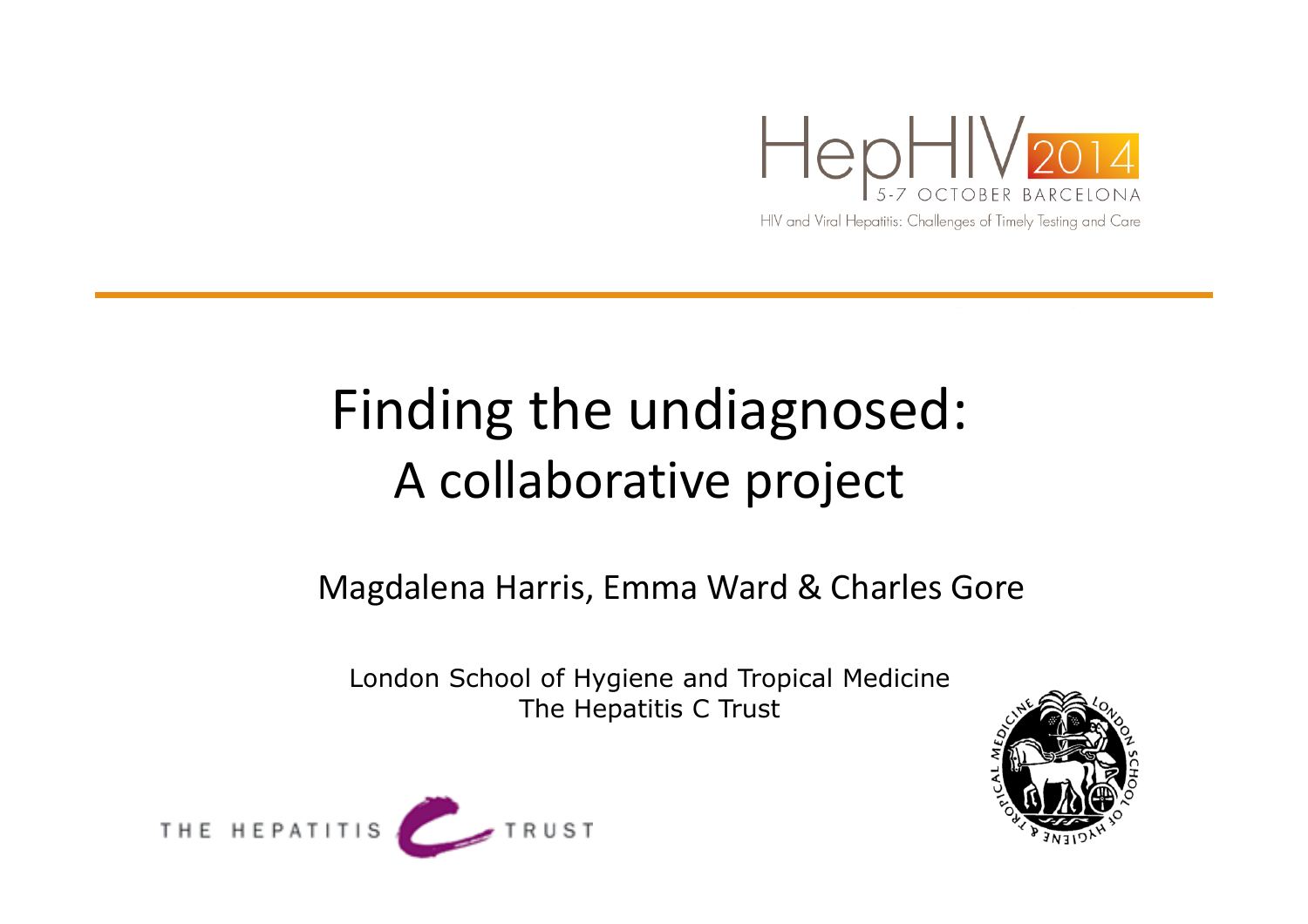#### Background



- ~9 million living with HCV in Europe yet:
	- and the state of – Only 10-40% of cases diagnosed
	- and the state of the state  $-$  Over 100,000 undiagnosed in the UK
- Current treatment innovations will have limited population impact if case finding not improved
- Late presentation impacts on transmission potentials, disease progression, treatment success and trust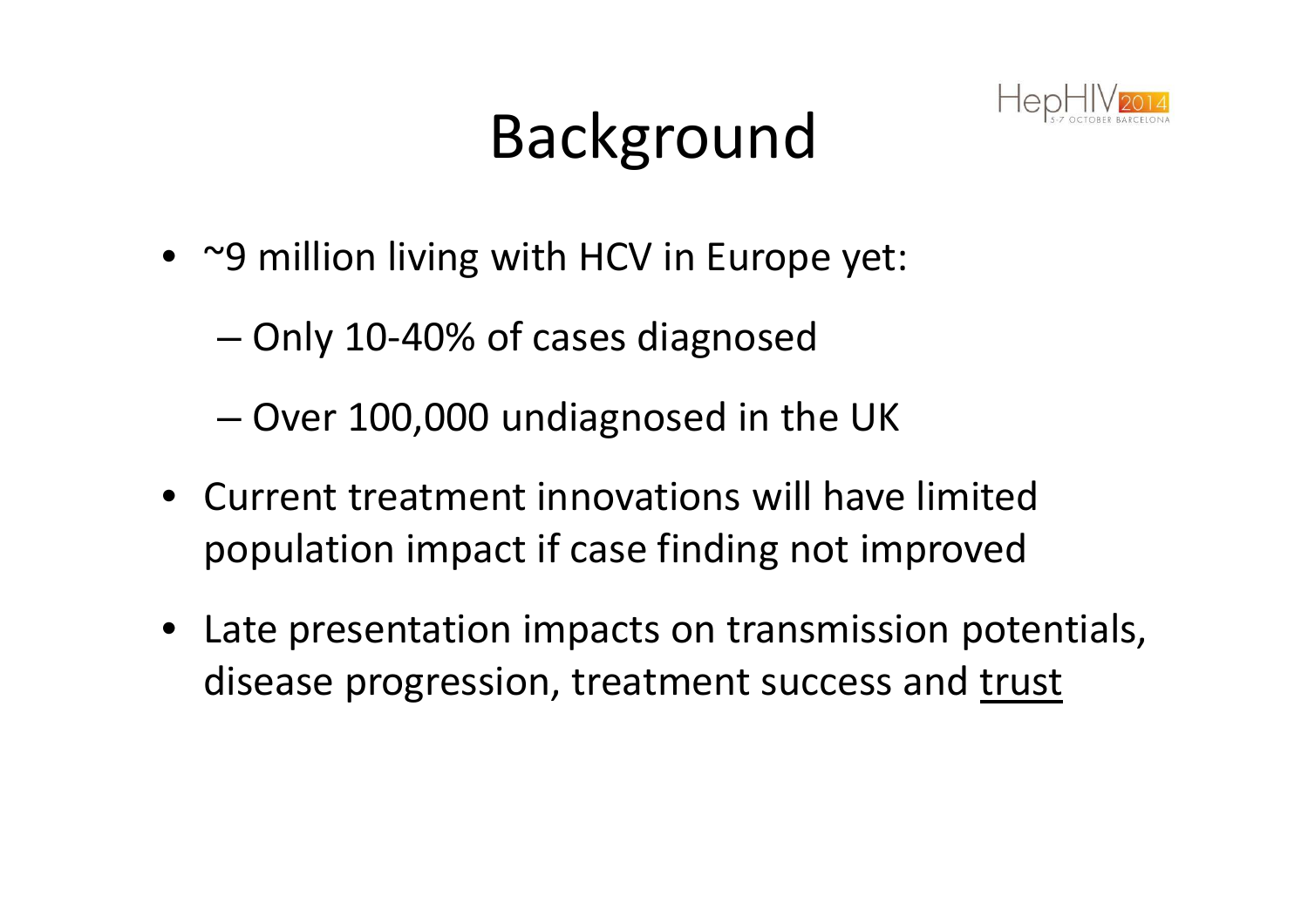## The study



- HCV treatment journey study (2012-2016)
	- -Late presentation evident in data collection (40% sample)
- Collaboration with Hepatitis C Trust (2014)
	- -3 focus groups, 1 interview: 17 participants
	- -Explore context of testing delay, diagnosis & awareness
	- -To inform effective testing and awareness interventions
	- -Development of survey instrument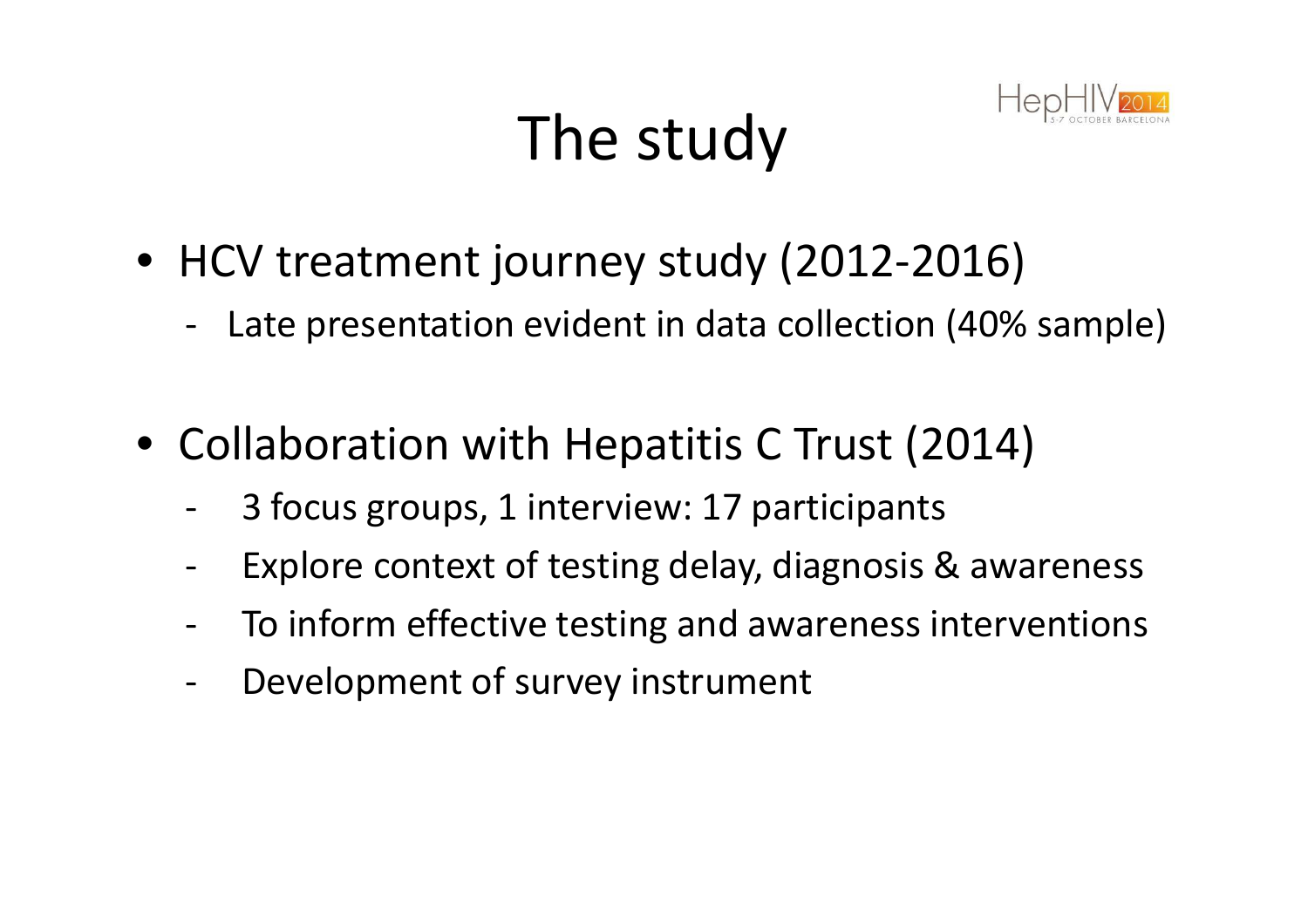#### Participants



- $\bullet$ N= 25 (Interviews: 9, FG: 16)
- $\bullet$ 16 Male, 9 Female, 30 – 67 years old (av 53 yrs)
- •Diagnosis: 2009 - 2014, Transmission: 1970 - <sup>1994</sup>
- •Transmission to diagnosis gap: 18-42 yrs (av 28yrs)
- $\bullet$  Mode of transmission:
	- Drug injecting (10), blood transfusion (7), don't know (5), SEA origin (2), unsterile blood donation (1)
- $\bullet$ Ever on OST or in touch with D&A services: 1
- $\bullet$ Cirrhosis when diagnosed: 9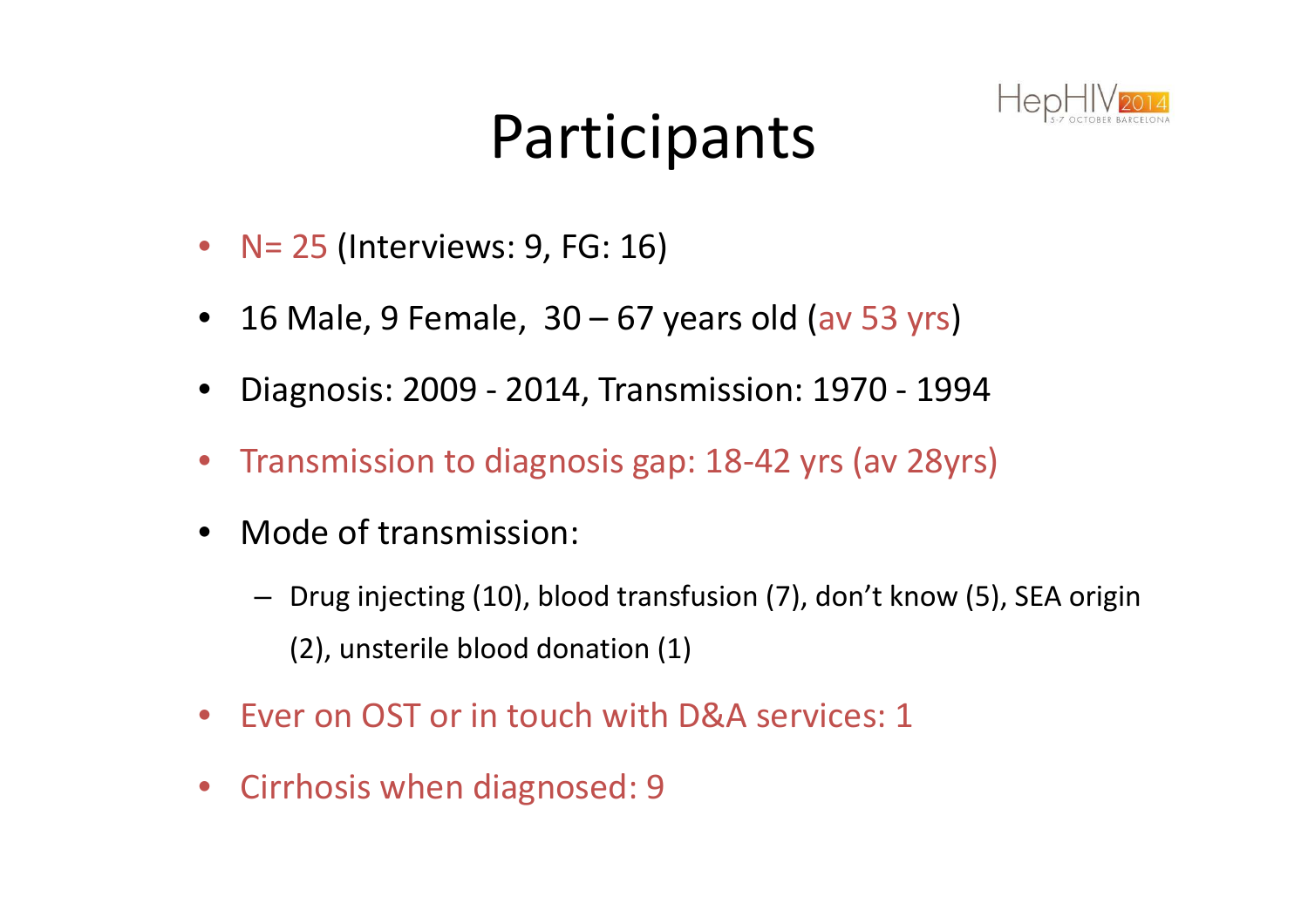

#### Findings

• Testing delay



• Testing context





• Awareness campaigns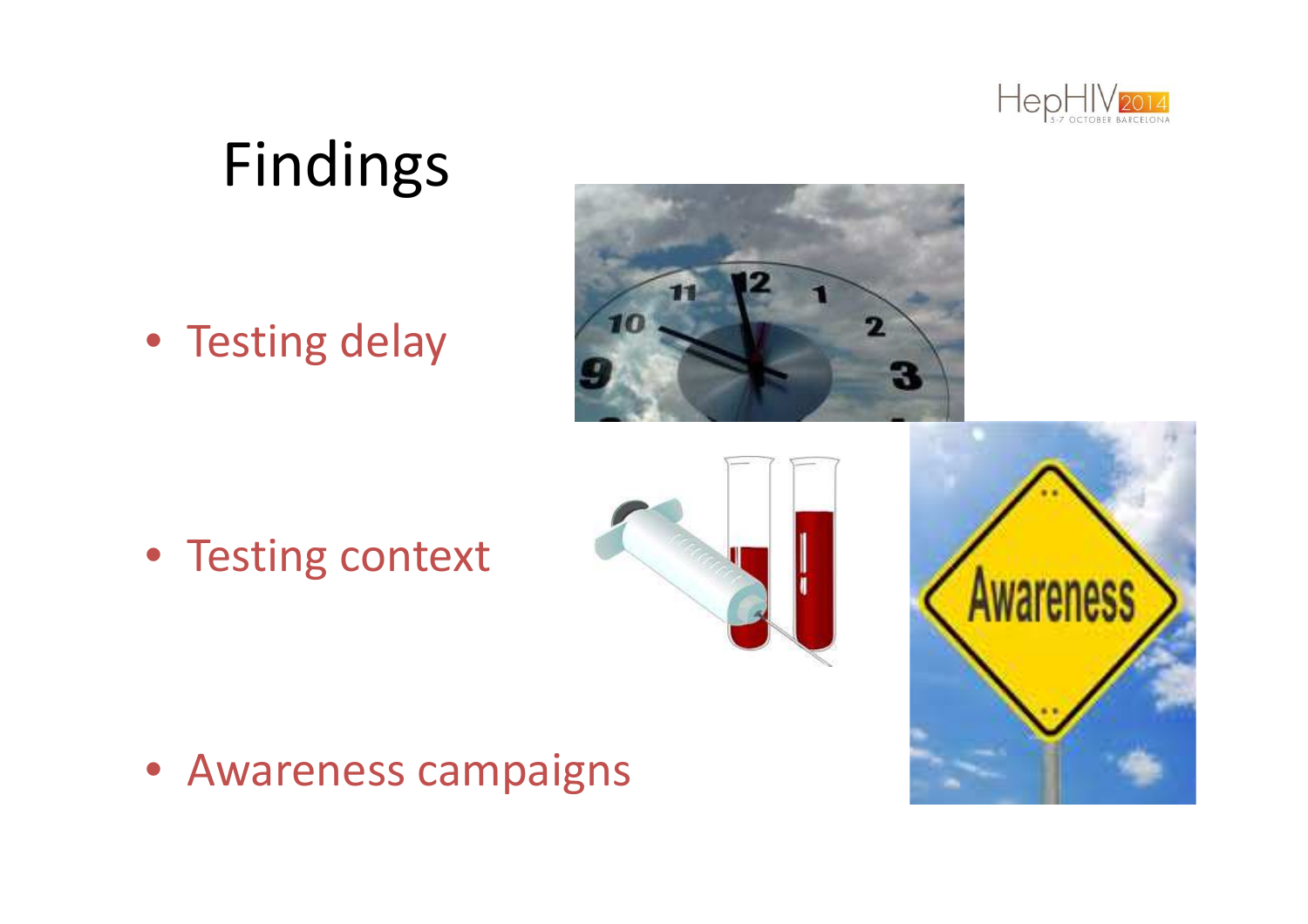

#### Testing delay

- Limited awareness
- Felt wellness
- Perception tested
- GP inaction
- Test expense



• Stigma / compartmentalisation of prior life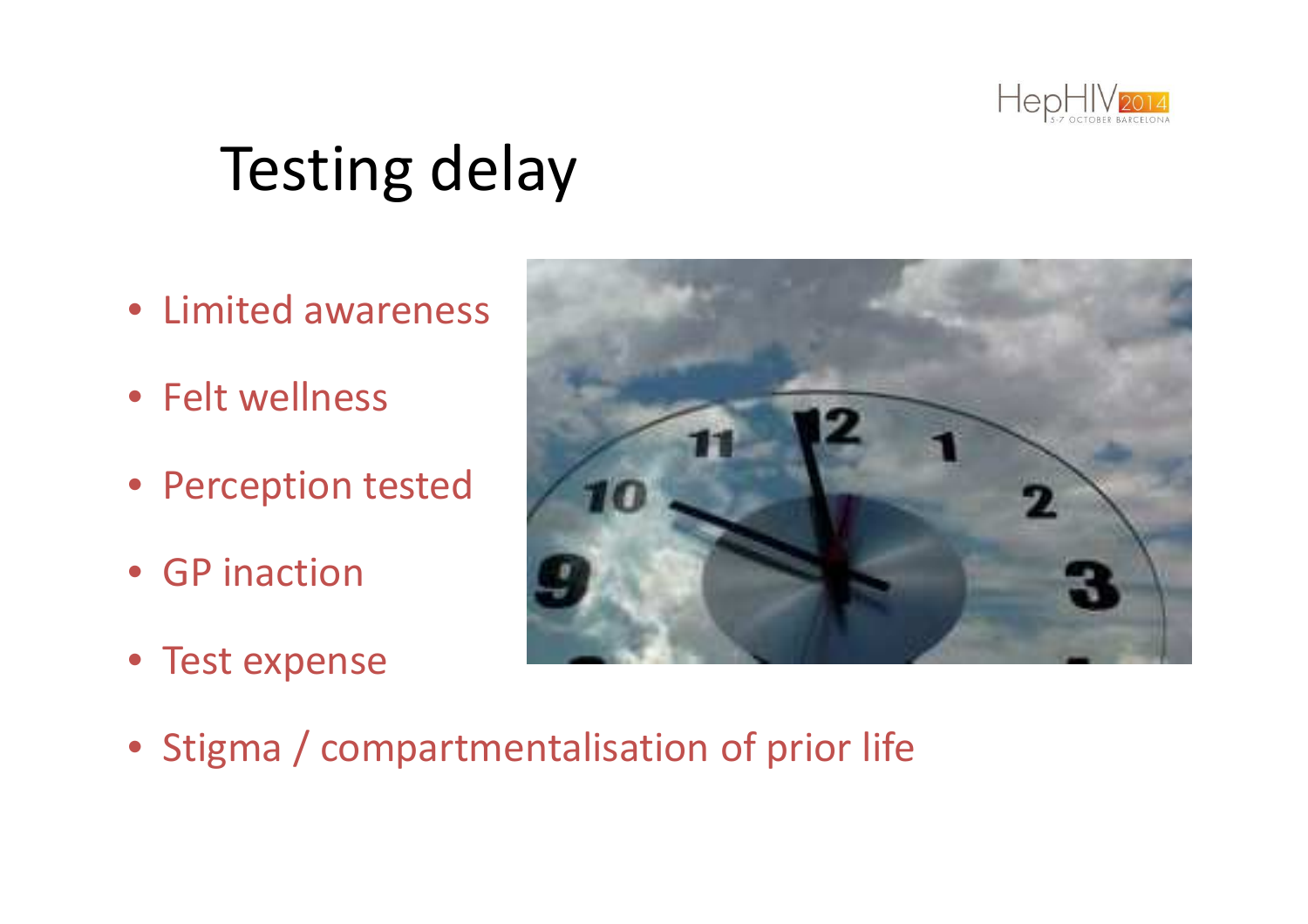

#### Limited awareness / relevance

- Majority not heard of HCV / not relevant
- A 'generic' illness
- Presumption of prior testing / vaccination

*I thought hepatitis was a generic illness and I remember saying to him [GP] "But I can't have that I've been vaccinated against it," from having travelled, I assume I'd had a hep vaccine. (Helen)*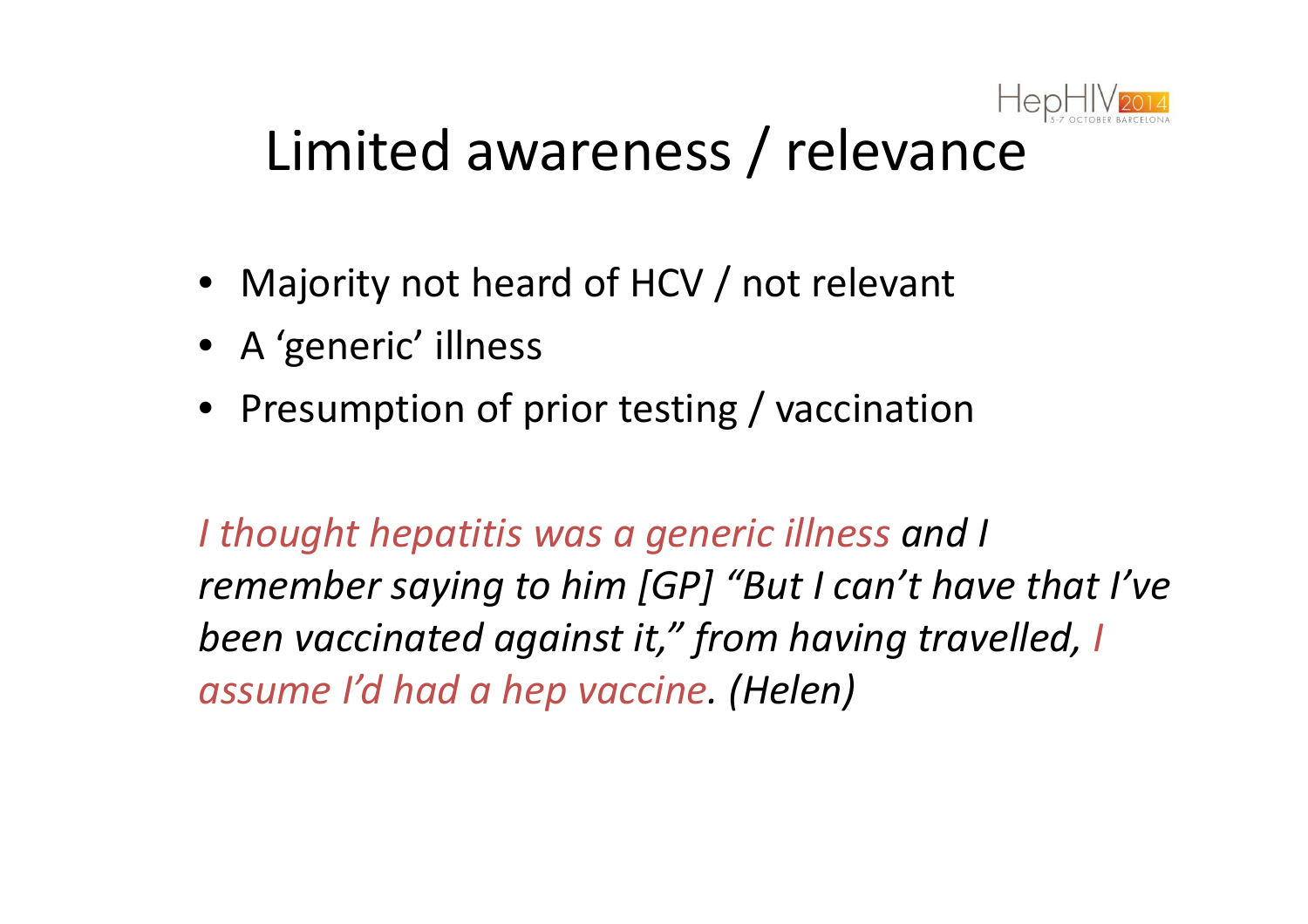#### Felt wellness



• Felt wellness = limited awareness impact

*I'd heard of Anita Roddick ... there was no connectionand I was so well … I was totally disinterested, I just didn't think I was ill. (Helen)*

*I've spent the last 30 years of my life full of people with hep C and addiction problems. But I was fit and well … The idea that if you have no symptoms you can't be ill is quite a powerful notion. (Sam)*

• Health + lack of visibility as an ex-user = hidden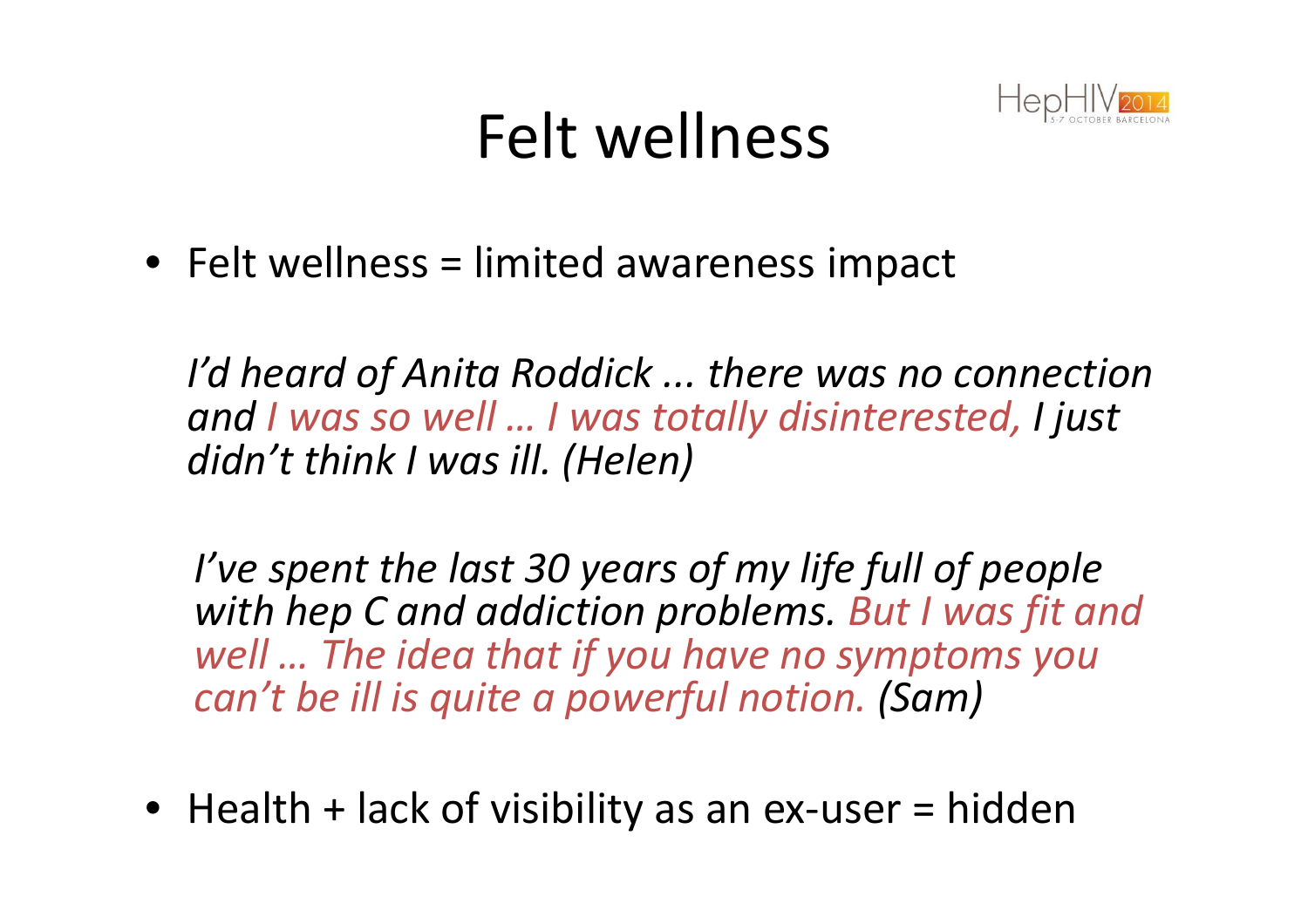

## GP inaction / expense

- Elevated LFTs attributed to alcohol
- Symptoms attributed to 'women's problems'

*I was only diagnosed last June, but I had been backwards and forwards to the GP for many years just unwell ... they did loads of tests, even gave me a hysterectomy, had the lot out ... so I don't know if that was necessary or not. (Jane)*

• GP reluctance to test as 'expensive'

*If I hadn't insisted I wouldn't have got the second test … I know it's a bit like PCR and that is a lot more expensive. It's about 300 quid isn't it? (Anton)*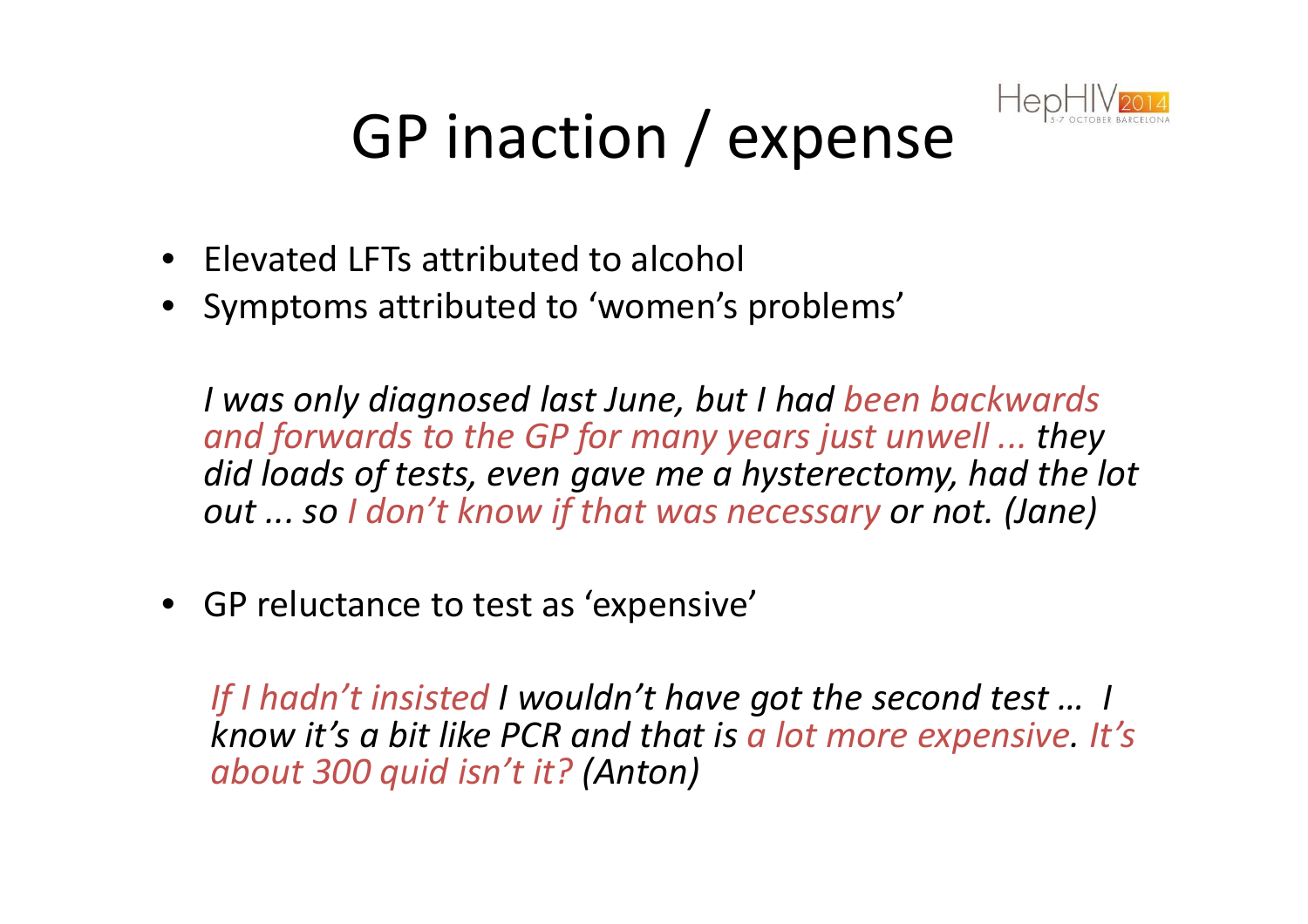

#### Stigma & the compartmentalised self

- Screening questions rare
- $\bullet$ Few would disclose prior injecting if asked or request test

*I was ashamed of it, I didn't want people to know. Plus being a nurse I couldn't admit to being that other person that I had been. (Moira)*

 $\bullet$ Desire / need for GPs to take initiative

*I don't know whether I'd want to know. The shame of it...what I'd put my family through … I didn't want to go back to it being so long ago.***So is there anything that would have spoken to you?**

 *I don't think so, I think it's just if they'd screened me and then I have to face it which is what I've done. (Jane)*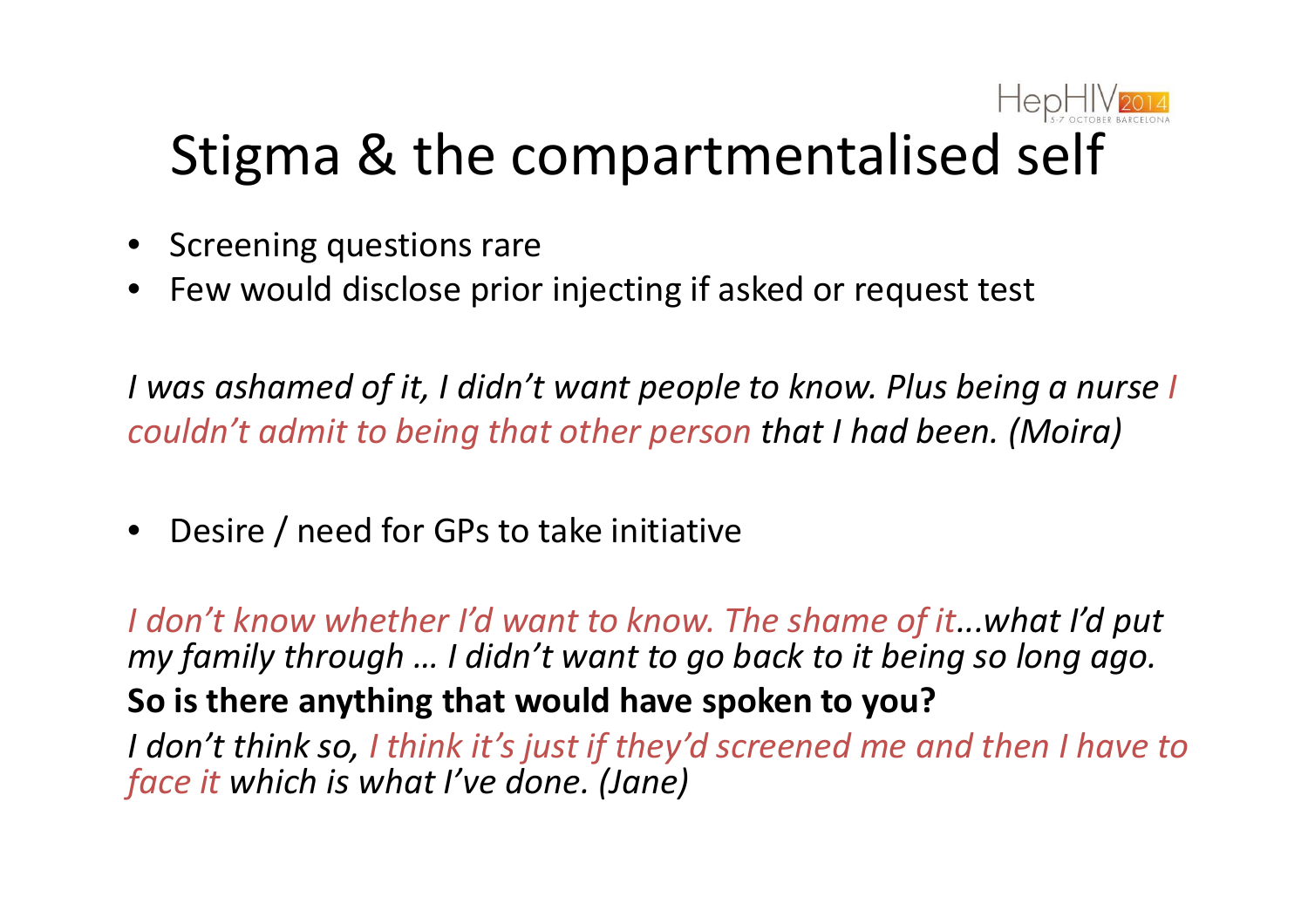

#### **Testing context**

Change of doctor

Illness onset / intervention

Other's experience

Chance ....

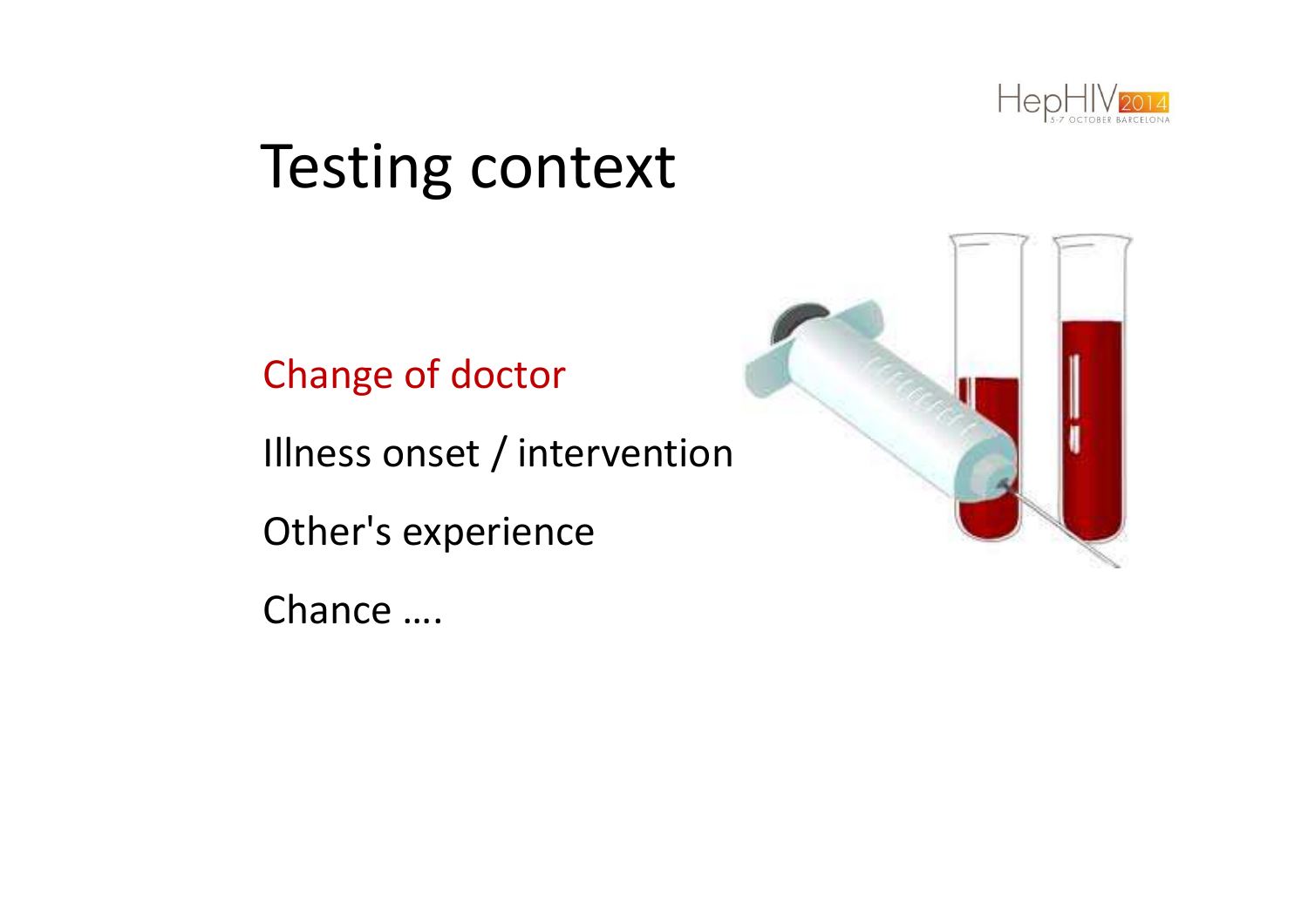#### The new doctor



- Change of GP context of test for many
- New GP invariably younger, previous GP 'old'

*She was clued up, she was young ... I think I was so lucky to have her rather than one of the older GPs who perhaps wasn't so aware. (Nikki)*

*If my doctor had retired sooner and I got my new doctor sooner I'm quite sure I would have been diagnosed sooner (Rosie)*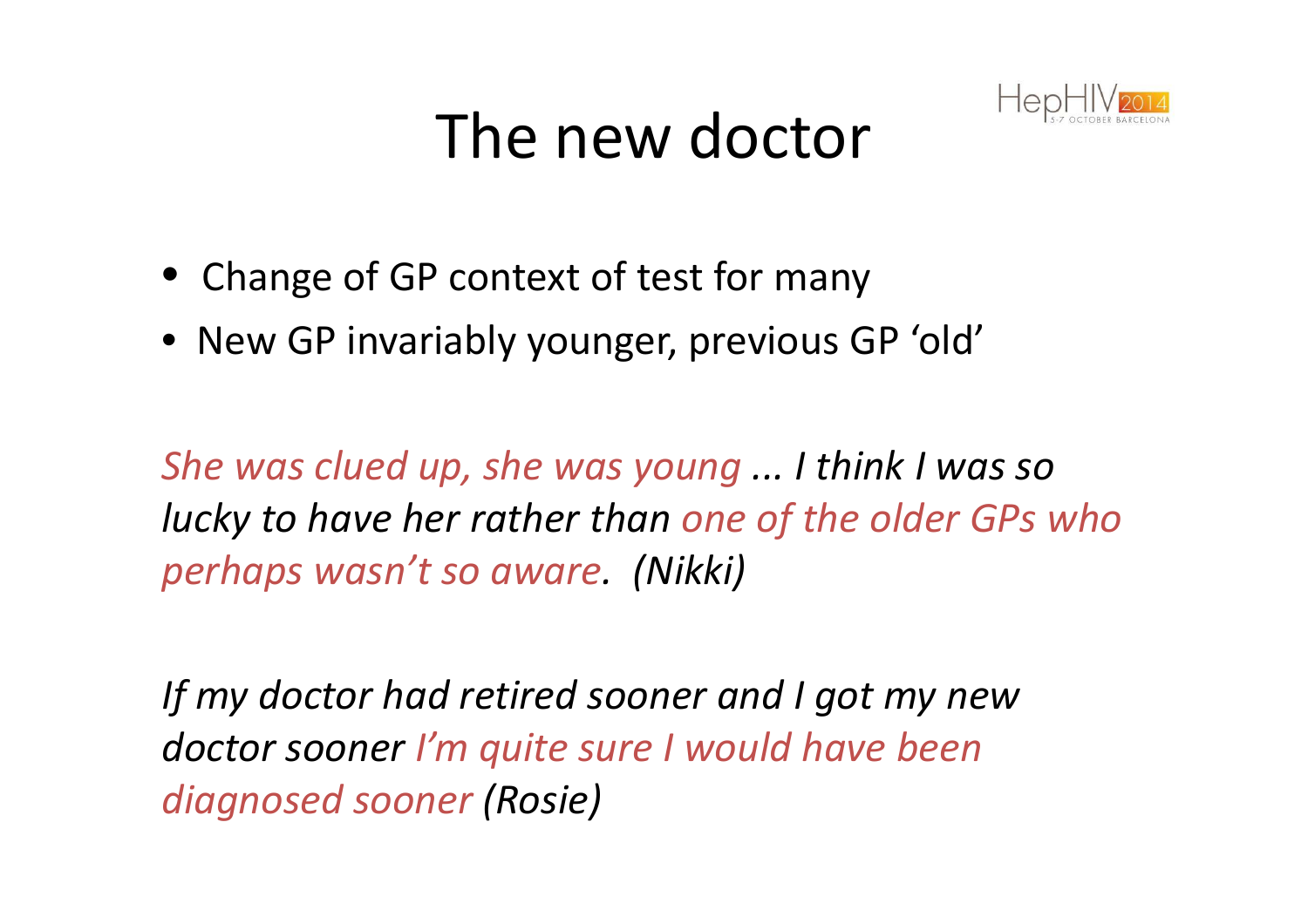#### **HCV awareness**



#### **She shows all the** signs of hepatitis C

**Hepatitis C** can cause fatal liver disease with no obvious symptoms.

**Get tested. Get treated.** 

THE HEPATITIS



hepctrust.org.uk 0845 223 4424

The Repaths C Trust is a registered charity UK 1104279 Sections 50038914

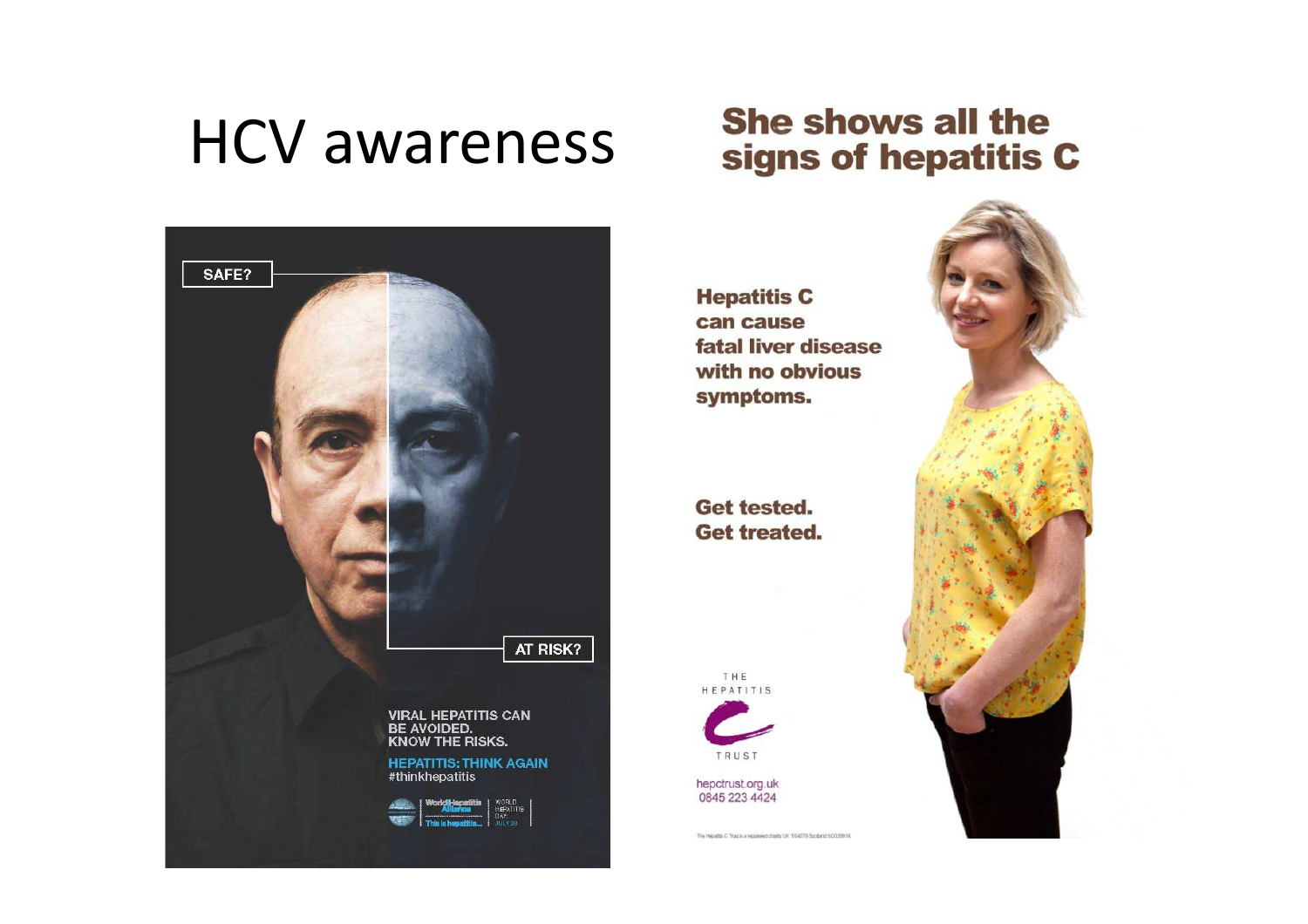



6





World Hepatitis Day: 28 July<br>hepctrust.org.uk/whd2013



THE PATTIS

0845 223 4424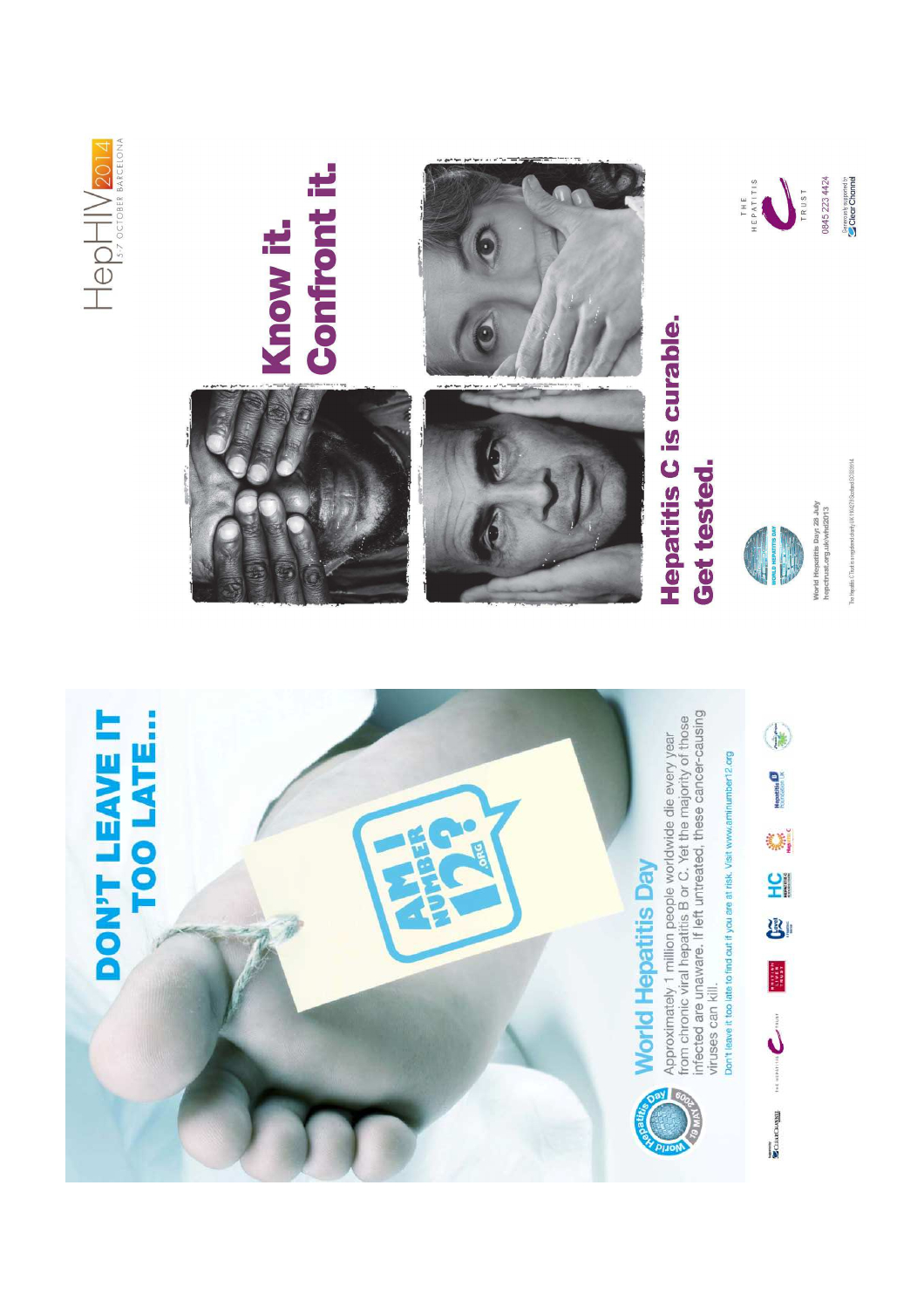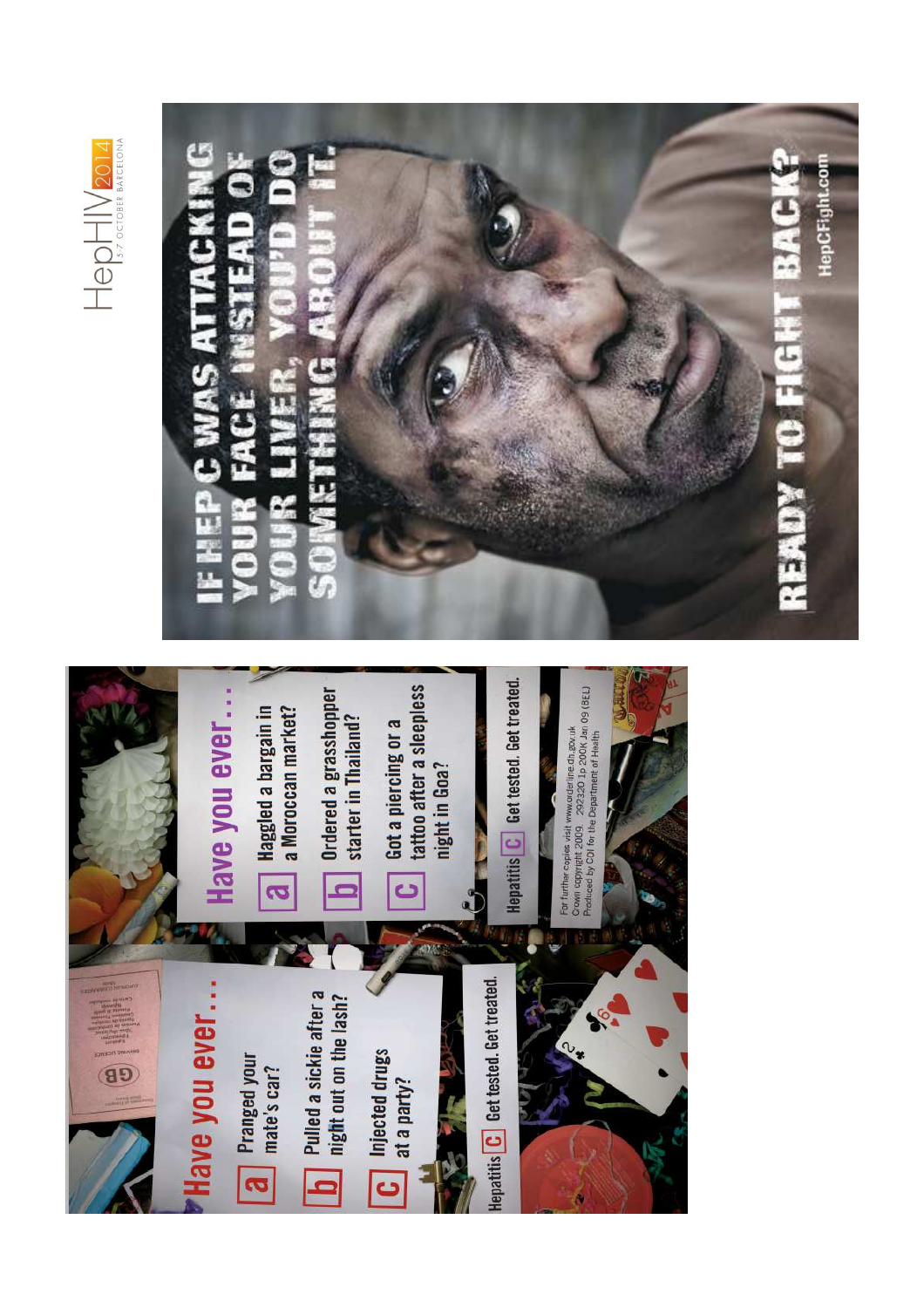

#### Campaign impact

- Limited relevance
- Confusing
- Generic
- Desire for risk & symptom information

*They're basically saying anyone might have this. There's nothing that says it's especially to do with me. (Anton)*

*it's very generic … people will think 'So do you catch it by sneezing on someone, like is it airborne (Sarah)*

*There's no link to symptoms …. no link to my symptoms that would have made me [get a test]. (Rosie)*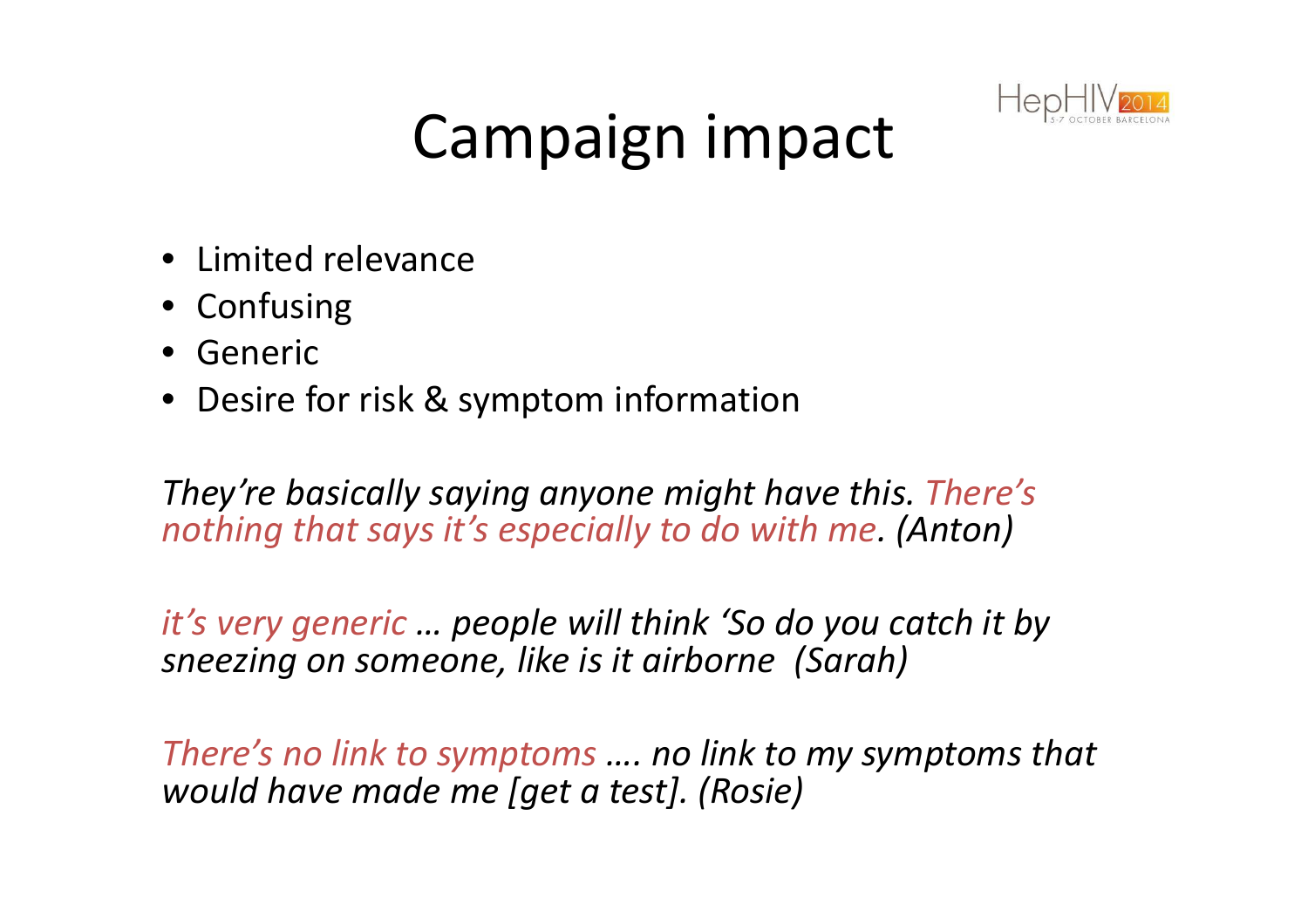



# Can you say yes?

#### I've injected drugs

I got a tattoo or body piercing using unsterile equipment I had medical attention overseas I had a blood transfusion prior to 1992 I've been in prison

Hepatitis C often has no symptoms but can cause liver cancer and liver failure. Get tested, It can be treated.

Talk to your doctor or get a free test from The Hepatitis Foundation of New Zealand. Call 0800 33 20 10 or visit www.hepatitisfoundation.org.nz. Hepatitis C. Know it. Test it. Treat it. World Hepatitis Day - 28 July 2014. International and and the matter parameter of

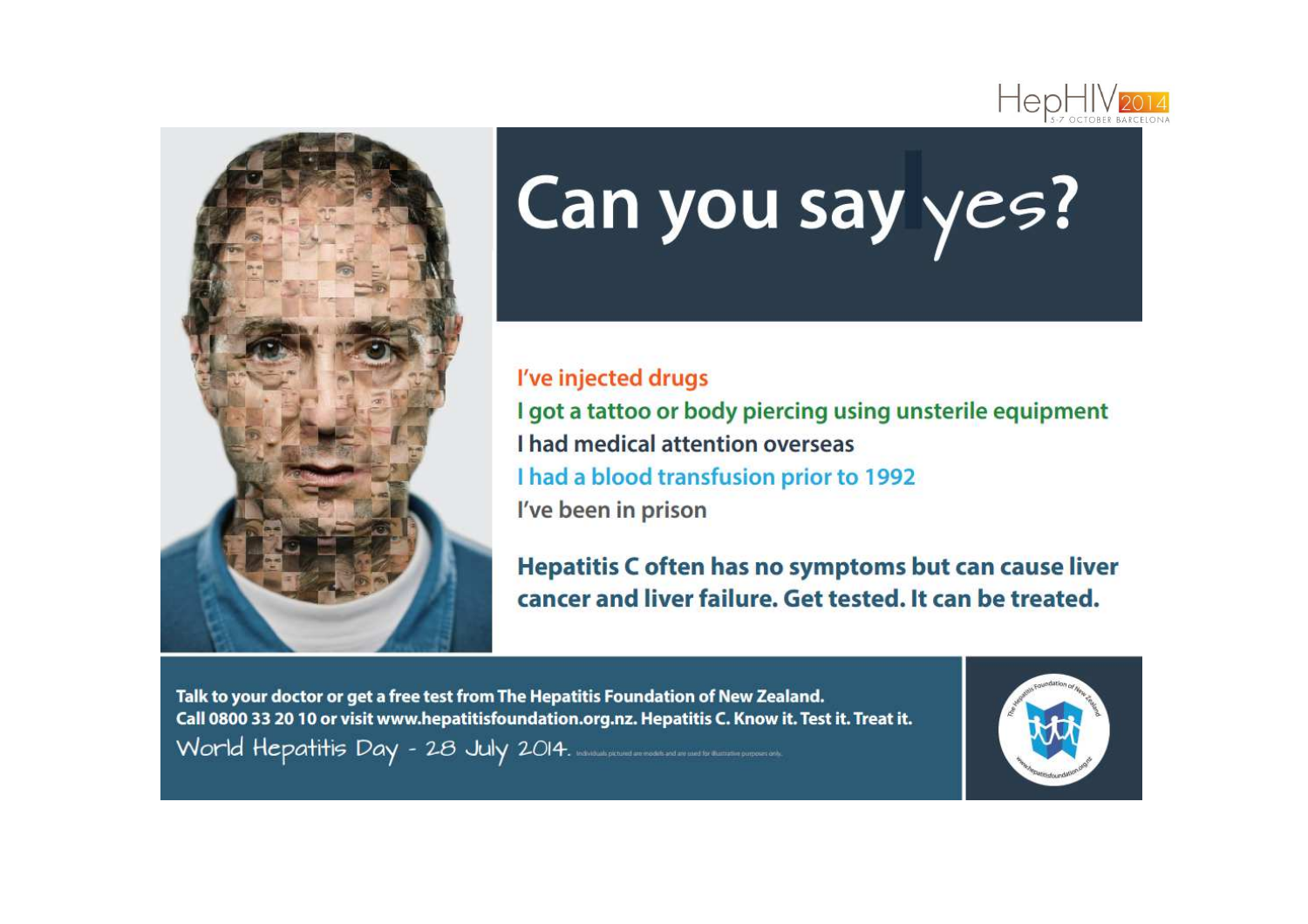# She shows all the<br>signs of hepatitis C

silent until it is too late. Hepatitis C can remain

It is transmitted through blood. This could have happened through:

Blood transfusions (prior to 1992)

Injecting drugs, even once, even a long time ago

Unsterile tattoos or piercings

Medical or dental procedures abroad Other blood to blood contact

**HEPATITIS: THINK AGAIN** 

#thinkhepatitis





# signs of hepatitis C He shows all the

Hepatitis C can remain silent until it is too late.

It is transmitted through blood. This could have happened through:

Blood transfusions (prior to 1992)

Injecting drugs, even once, even a long time ago

Unsterile tattoos or piercings

Medical or dental procedures abroad

Other blood to blood contact

**HEPATITIS: THINK AGAIN** 

d

WorldHepatitis world<br>Alliance<br>This is hepatitis... Jury 28 JULY 28 help UK filston authorizationally The Heatten C That's 

 $T R v S T$ 

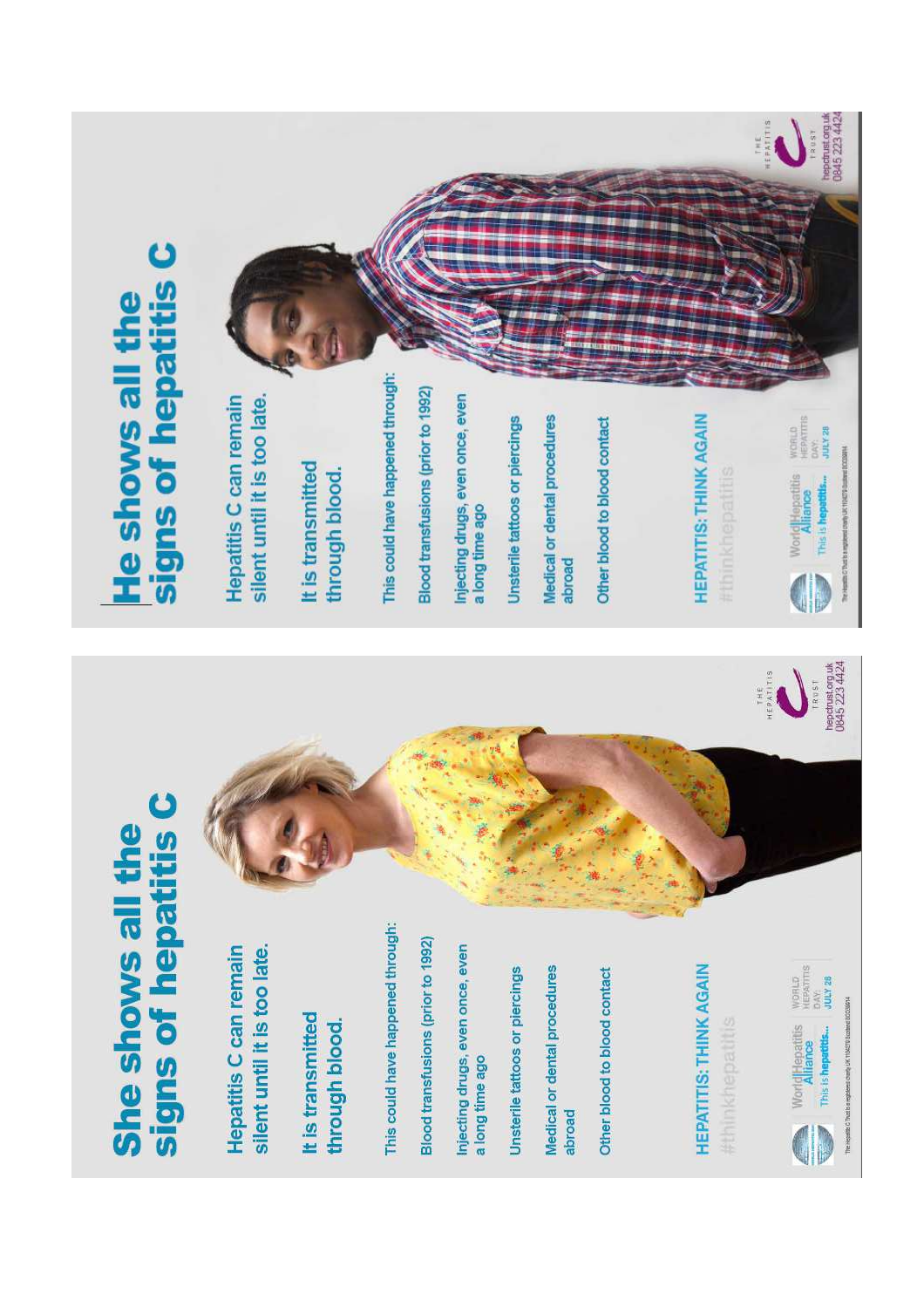

#### Awareness  $\rightarrow$  Action?

- Felt wellness = limited motivation to act
- Assumption of prior screening
- Compartmentalisation of prior life / stigma
- Desire for GPs to instigate testing

*Well if the doctors were better informed would you need a poster outside? Isn't it up to the doctors to ask these questions? (Rosie)*

*For me personally that speaks to me more than the other ones. … Would it have made me trot off to the doctors and ask for a test? No, 'cos I don't and I didn't feel ill. (*Helen)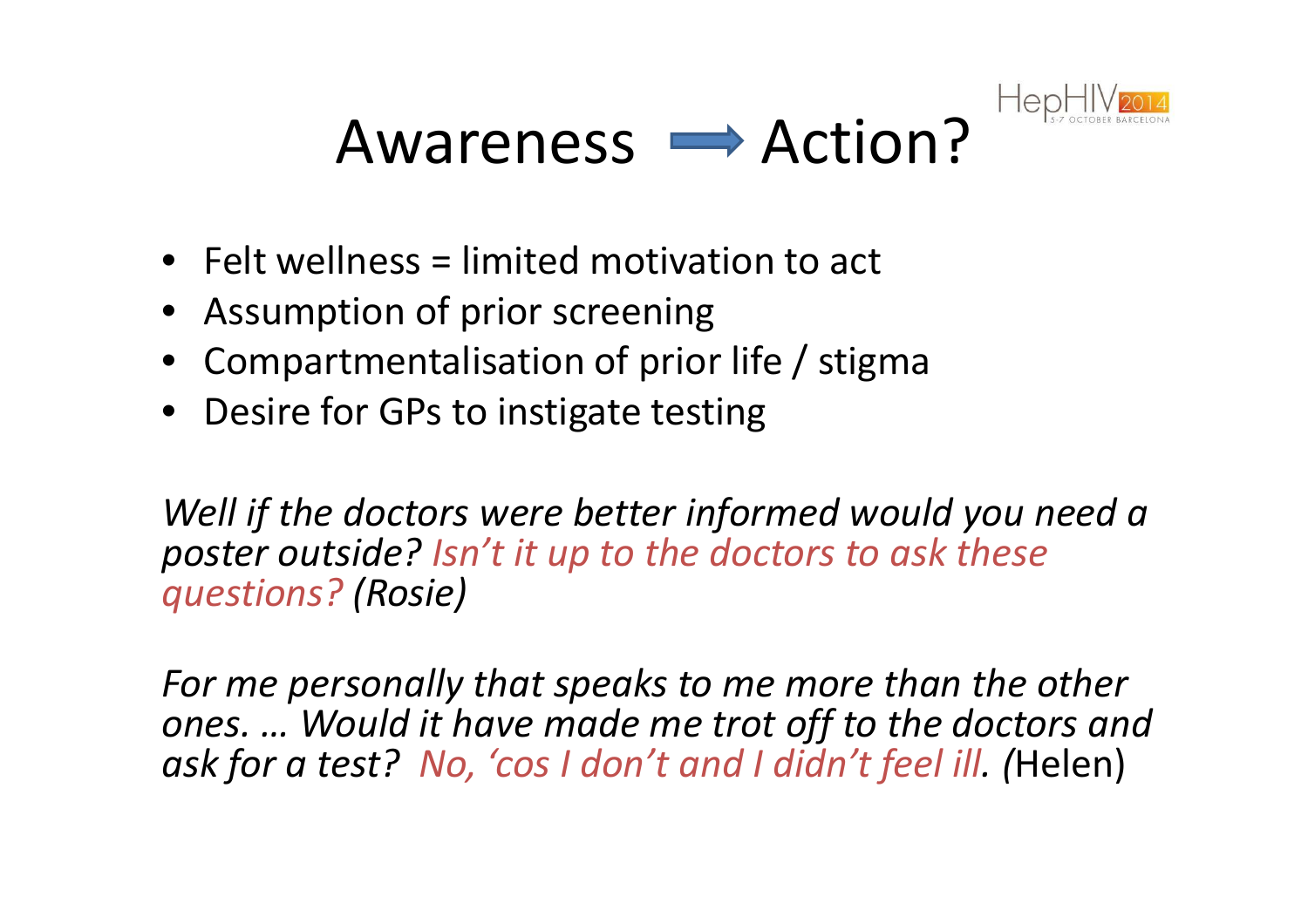#### In summary



- • Many undiagnosed will not identify as drug users or be in touch with D&A programs: the real 'hidden population'?
- Need for a multi-pronged approach
	- De-stigmatisation
	- •Screening
	- Informative awareness materials (incl symptoms)
	- GP awareness
- Intractability of some testing barriers
	- Felt wellness & compartmentalised self
- G.P role key
	- Utility of screening questions? $\bullet$